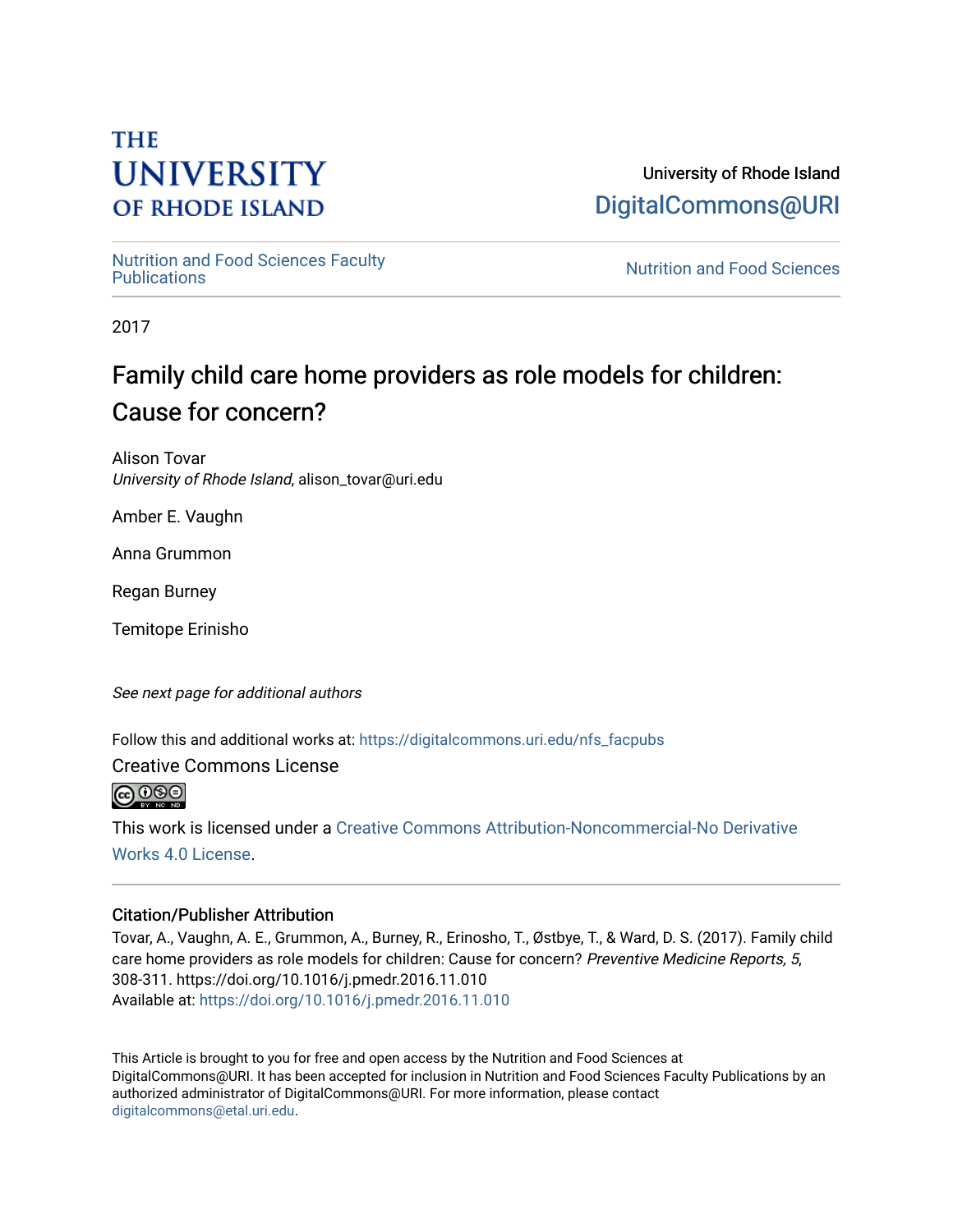### Authors

Alison Tovar, Amber E. Vaughn, Anna Grummon, Regan Burney, Temitope Erinisho, Truls Østbye, and Dianne S. Ward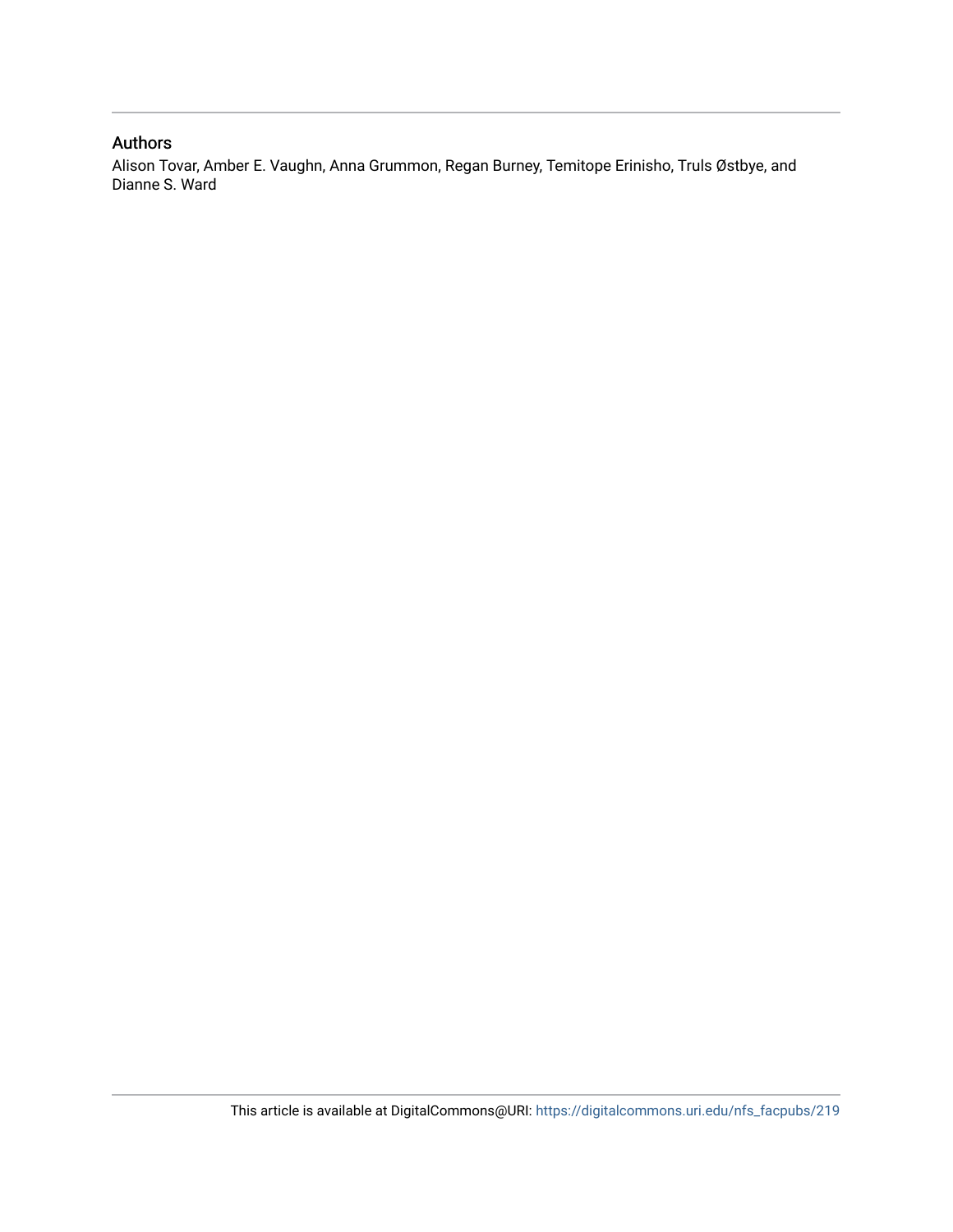Contents lists available at [ScienceDirect](http://www.sciencedirect.com/science/journal/)



Preventive Medicine Reports



journal homepage: <http://ees.elsevier.com/pmedr>

## Family child care home providers as role models for children: Cause for concern?

Alison Tovar <sup>a,\*</sup>, Amber E. Vaughn <sup>b</sup>, Anna Grummon <sup>b</sup>, Regan Burney <sup>b</sup>, Temitope Erinosho <sup>c</sup>, Truls Østbye <sup>d</sup>, Dianne S. Ward <sup>b,c</sup>

a Department of Nutrition and Food Sciences, University of Rhode Island, Kingston, Rhode Island 02881, United States

<sup>b</sup> University of North Carolina Center for Health Promotion and Disease Prevention, 1700 Airport Rd., CB 7426, Chapel Hill, NC 27599-7426, United States

<sup>c</sup> University of North Carolina Gilling's School of Global Public Health,170 Rosenau Hall, CB #7400, 135 Dauer Drive, Chapel Hill, NC 27599-7400, United States

<sup>d</sup> Duke University Medical Center, 310 Trent Drive, Durham, NC 27710, United States

#### article info abstract

Article history: Received 25 July 2016 Received in revised form 7 November 2016 Accepted 12 November 2016 Available online 14 November 2016

Keywords: Child care Chronic disease risk Role modeling Family child care homes Obesity

Health behaviors associated with chronic disease, particularly healthy eating and regular physical activity, are important role modeling opportunities for individuals working in child care programs. Prior studies have not explored these risk factors in family child care home (FCCH) providers which care for vulnerable and at-risk populations. To address this gap, we describe the socio-demographic and health risk behavior profiles in a sample of providers ( $n = 166$  FCCH) taken from baseline data of an ongoing cluster-randomized controlled intervention (2011–2016) in North Carolina. Data were collected during on-site visits where providers completed self-administered questionnaires (socio-demographics, physical activity, fruit and vegetable consumption, number of hours of sleep per night and perceived stress) and had their height and weight measured. A risk score (range: 0–6; 0 no risk to 6 high risk) was calculated based on how many of the following were present: not having health insurance, being overweight/obese, not meeting physical activity, fruit and vegetable, and sleep recommendations, and having high stress. Mean and frequency distributions of participant and FCCH characteristics were calculated. Close to one third (29.3%) of providers reported not having health insurance. Almost all providers (89.8%) were overweight or obese with approximately half not meeting guidelines for physical activity, fruit and vegetable consumption, and sleep. Over half reported a "high" stress score. The mean risk score was  $3.39 \ (\pm 1.2)$ , with close to half of the providers having a risk score of 4, 5 or 6 (45.7%). These results stress the need to promote the health of these important care providers.

© 2016 The Authors. Published by Elsevier Inc. This is an open access article under the CC BY-NC-ND license (<http://creativecommons.org/licenses/by-nc-nd/4.0/>).

#### 1. Introduction

In 2014, there were an estimated 1.2 million child care providers in the United States, a number that is expected to steadily grow as working parents continue to need assistance in caring for their young children [\(Bureau of Labor Statistics 2016](#page-6-0)–2017). These providers make very low wages, with an average annual income of \$21,710 for full time work, making them one of the lowest paying occupations among education-related professionals and putting many of them at earnings below poverty ([Child Care in America, 2015; Department of Health and](#page-6-0) [Human Services, 2016](#page-6-0)). Individuals in low paying jobs are known to suffer disproportionately high rates of chronic health problems [\(Diez Roux](#page-6-0)

E-mail addresses: alison\_tovar@mail.uri.edu, Alison\_tovar@uri.edu (A. Tovar), avaughn@email.unc.edu (A.E. Vaughn), annagrummon@gmail.com (A. Grummon), [reganb@email.unc.edu](mailto:reganb@email.unc.edu) (R. Burney), [erinosho@email.unc.edu](mailto:erinosho@email.unc.edu) (T. Erinosho), truls.ostbye@duke.edu (T. Østbye), [dsward@email.unc.edu](mailto:dsward@email.unc.edu) (D.S. Ward).

[et al., 2002; Kanervisto et al., 2011; Kanjilal et al., 2006\)](#page-6-0), however little attention has been given specifically to child care providers.

The daily routines of child care providers are stressful, physically demanding, and include exposure to infectious diseases such as influenza, hepatitis and diarrheal illnesses ([Gratz and Claffey, 1996](#page-7-0)). Among the few studies that describe the health of child care providers, results suggest they have a high prevalence of many health problems and exhibit unhealthy behaviors, including being overweight or obese [\(Baldwin et](#page-6-0) [al., 2007; Gratz and Claffey, 1996; Sharma et al., 2013](#page-6-0)), feeling emotionally strained (depressed, overwhelmed) ([Baldwin et al., 2007; Gratz and](#page-6-0) [Claffey, 1996; Todd and DeerySchmitt, 1996; Whitaker et al., 2013\)](#page-6-0), and failing to exercise regularly [\(Gratz and Claffey, 1996](#page-7-0)). These findings suggest that it is important to obtain a fuller understanding of the risk profile of child care providers.

Child care providers and their health are also important because of the role they play in shaping the health habits of young children. Early childhood is a critical period for developing life-long healthy habits [\(Cashdan, 1994; Dwyer et al., 2004; Skinner et al., 2002](#page-6-0)). During this critical developmental period, many children are enrolled in some form of child care and under the care of child care providers for several

2211-3355/© 2016 The Authors. Published by Elsevier Inc. This is an open access article under the CC BY-NC-ND license (<http://creativecommons.org/licenses/by-nc-nd/4.0/>).

<sup>⁎</sup> Corresponding author at: Department of Nutrition and Food Sciences, University of Rhode Island, Kingston, Rhode Island 02881, United States.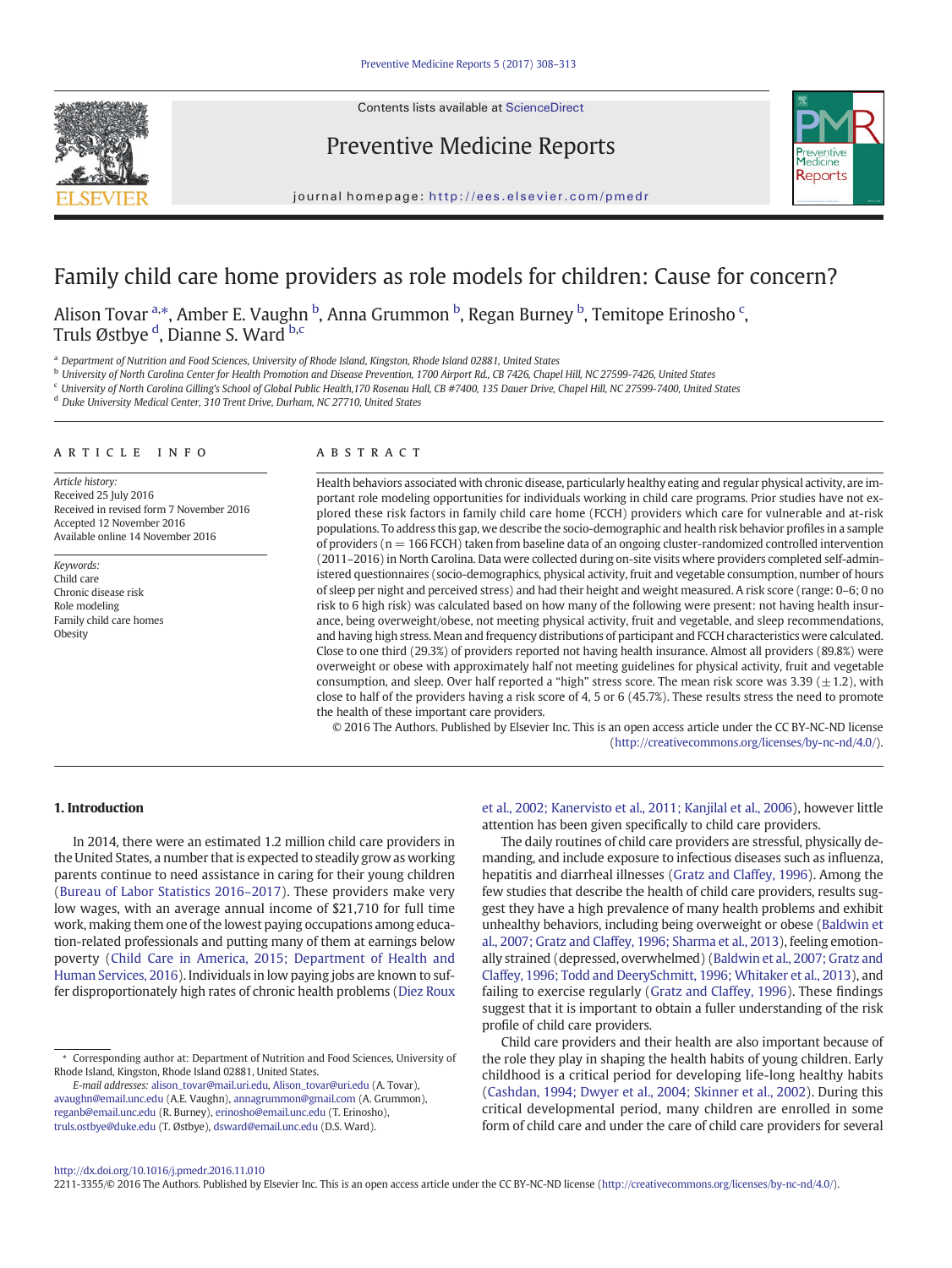hours a day. In the U.S., approximately 12.5 million children under the age of 6 (61%) are currently enrolled in child care outside the home [\(US Census Bureau and Public Information Of](#page-7-0)fice, 2013). Furthermore, 70–80% of preschool-age children are in some form of child care for an average of 35 h a week ([Larson et al., 2011a; Larson et al., 2011b;](#page-7-0) [Ogden et al., 2012; Ward et al., 2008](#page-7-0)). For these children, child care providers can play a critical role in shaping health behaviors. One way in which a provider may influence the development of children's health behaviors is through role modeling [\(Larson et al., 2011b\)](#page-7-0) for children and families. However, their own health problems may adversely impact their ability to be a positive role model and engage children in health promoting activities [\(Benjamin Neelon et al., 2011; Erinosho et](#page-6-0) [al., 2012; Hendy and Raudenbush, 2000; Nicklas et al., 2001](#page-6-0)).

Family child care homes (FCCH) are a specific form of licensed child care in which non-relatives care for children in their own homes rather than in a separate facility (i.e., a child care center). About one quarter of children under the age of 6 in child care attend a FCCH [\(Child Care in](#page-6-0) [America, 2015\)](#page-6-0) and for low-income children in non-relative care, more than one third are in FCCHs. Parents often enroll their child in a FCCH because it offers a more intimate, home-like setting with smaller groups of children ([Browne, 2009](#page-6-0)). FCCHs also frequently offer flexible child care hours and more affordable enrollment fees compared to center-based care ([Child Care in America, 2015; Bromer, 2001\)](#page-6-0), which are particularly appealing to low-income families or parents employed in shift work. However, FCCH providers also tend to have less formal education and fewer professional development and mentorship opportunities ([Fuligni et al., 2009\)](#page-7-0). Additionally, regulations for FCCHs are often less stringent, including those around the promotion of good nutrition and physical activity habits in children ([Benjamin et al., 2008; Slining](#page-6-0) [et al., 2014](#page-6-0)). One study has also suggested that children enrolled in FCCHs are at increased risk for child obesity compared to those in center-based care [\(Benjamin et al., 2009](#page-6-0)). These characteristics heighten the importance of understanding providers' health behaviors and health status and the potential impact of provider health on the health behaviors of young children in their care.

Key health indicators known to contribute to chronic disease include lack of health insurance, overweight and obesity, physical inactivity, low fruit and vegetable consumption, stress, and inadequate sleep [\(Fung et](#page-7-0) [al., 2001; Liu et al., 2013; Mozaffarian et al., 2016\)](#page-7-0). Many of these health behaviors also represent important role modeling opportunities for individuals working in child care programs. No studies, to our knowledge, however, have explored these risk factors together in a sample of family child care home providers. Therefore, this study describes socio-demographic characteristics, and assesses the health risk behavior profiles in a sample of FCCH providers participating in an ongoing study in North Carolina.

#### 2. Methods

This study uses baseline data from an ongoing cluster-randomized trial, Keys to Healthy Family Child Care Homes, that aims to promote healthy weight behaviors in young children enrolled in FCCHs. Full study details are provided elsewhere ([Østbye et al., 2015\)](#page-7-0) but are described in brief below. The study was approved by the Institutional Review Boards at the University of North Carolina at Chapel Hill and Duke University.

#### 2.1. Sample and recruitment

A convenience sample of 166 FCCHs was recruited in multiple waves from counties across central North Carolina (NC)[\(Østbye et al., 2015](#page-7-0)). Within each county, community partners with established relationships with local FCCHs helped distribute study information via their preferred communication channels (newsletters, emails, partner website, trainings, group meetings). In addition, an invitation to participate in the study and a study flyer were emailed and/or mailed directly to all licensed FCCHs in the county. Interest and eligibility were assessed during follow-up telephone calls. To be eligible for the study, FCCHs had to have at least two children between the ages of 18 months and four years in their care, have been in business for at least two years with reported no plans of closing in the coming year, and serve at least one meal (breakfast, lunch, or support) and one snack (morning or afternoon snack) to children in their care.

#### 2.2. Data collection and measures

Data were collected during on-site visits to each FCCH, where providers completed self-administered questionnaires and had their height and weight measured.

#### 2.2.1. Provider questionnaires

2.2.1.1. Demographics. Demographic questions included personal characteristics such as age, sex, race/ethnicity, household income, education, and health insurance status. This questionnaire also assessed characteristics of these FCCHs, including participation in the Child Adult Care Food Program (CACFP) and their star rating from NC's quality improvement rating system (QIRS). CACFP is a federally funded US program that provides reimbursement for meals and snacks served in child care programs that serve low-income families. The NC star rating is an indicator of quality based on a 5-point scale, where a rating of 1 star corresponds to meeting minimum licensing standards and 5 stars represents the highest quality and voluntarily compliance with higher standards related to programming and staff education.

2.2.1.2. Physical activity. Physical activity questions were drawn from the Behavioral Risk Factor Surveillance Survey (BRFSS) ([CDC, 2011b\)](#page-6-0). Providers were asked if they had engaged in vigorous or moderate physical activity during the past 7 days, and if so, to indicate the number of minutes from a set of 10 response options (10 min or less to  $>$  180 min, in 15 min increments). Providers also reported how many days in the last week they did strength training (range  $=$  0-7 days). Total minutes from vigorous-intensity physical activity and moderate-intensity questions were summed. Based on national recommendations [\(CDC, 2011b](#page-6-0)), we categorized providers as not meeting recommendations if their moderate-to-vigorous physical activity (MVPA) was  $\le$ 150 min/wk and their strength training (ST)  $\leq$ 1 day/wk. Those who did not meet MVPA recommendations or who did not meet the ST requirement were classified as not meeting this recommendation.

2.2.1.3. Fruit and vegetable intake. The 2000 Brief Block Food Frequency Questionnaire was used to assess provider's dietary intake. This questionnaire contains a reduced food list (approximately 70 food items) and takes 15–20 min to complete. It was designed to provide estimates of usual dietary intake. Questionnaires were sent to NutritionQuest for data entry and preliminary analysis. In the current study, we examined providers' vegetable and fruit intake only. To determine whether providers were meeting national recommendations for vegetable and fruit consumption, the NutritionQuest output for total grams of vegetables and fruits (for each of the vegetables and fruit reported) consumed on average per day (frequency of consumption is multiplied by standard portion sizes) was converted into cup equivalents. To calculate total cups of vegetables consumed per day, the total number of grams consumed per day for each vegetable reported in the questionnaire was divided by the average number of grams per cup (150 g) for all vegetables except for vegetable soup  $(230 g)$  and salad  $(75 g)$ . Consistent with the BRFSS definition of vegetables, we excluded French fries [\(CDC, 2011a\)](#page-6-0). A similar process was used for fruits. We divided the total grams per day for each of the fruits reported in the questionnaire by 150 g per cup, except for applesauce (225 g) and for 100% juice (250 g) ([USDA, 2015](#page-7-0)). Providers were classified as meeting vegetable and fruit recommendations if they consumed 2.5 cups or more of vegetables and 1.5 cups or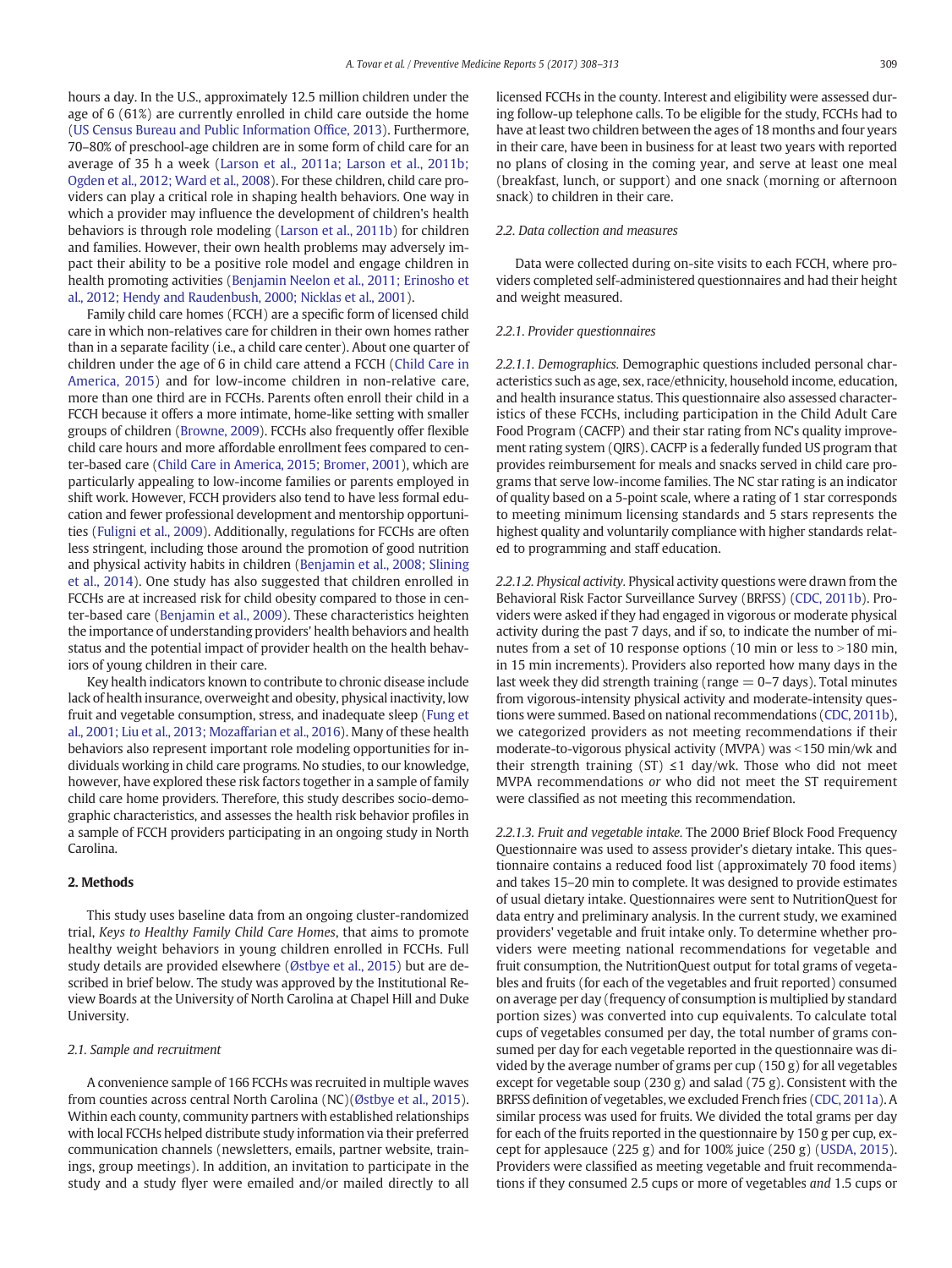more of fruits, based on the 2015 Dietary Guidelines [\(DHHS and USDA,](#page-6-0) [2015](#page-6-0)). Those who did not meet the vegetable recommendation (i.e., consumed b2.5 cups of vegetables) or who did not meet the fruit recommendation (i.e., consumed  $\leq$ 1.5 cups of fruit) were classified as not meeting this recommendation.

2.2.1.4. Other health behaviors. Scales from existing surveys were identified to assess providers' sleep and stress levels. Providers responded to a single item from the Medical Outcomes Study sleep scale ([Hays et al.,](#page-7-0) [2005\)](#page-7-0), which asked providers to report the usual number of hours of sleep they get per night. Providers were categorized as not meeting National Sleep Foundation recommendations if they slept <7 h per night or >9 h per night. In addition, providers completed the Perceived Stress Scale [\(Cohen et al., 1983](#page-6-0)), a 10-item scale that captures how unpredictable, uncontrollable, and overloaded respondents find their lives to be. Each item in the scale is rated on a five point Likert-type scale  $(0 =$ never to  $4 =$  very often). Positive items' scores are reversed and then all items summed. Total scores range from 0 to 20, with a higher score indicating greater stress. Based on existing literature and on the scoring instructions of the scale, a score of 20 or above is defined as "high stress", therefore a score of 20 was used as a "stress" cut point for this analysis ([Cohen et al., 1983\)](#page-6-0). Providers were also asked to rate their health (based on the response to the question, "Would you describe your current health status as excellent, very good, good, fair or poor?") ([Zajacova and Dowd, 2011\)](#page-7-0).

#### 2.2.2. Height and weight

Trained research staff measured providers' height and weight using standardized procedures ([National Center for Health Statistics. U.S.](#page-7-0) [Department of Health and Human Services, 2004\)](#page-7-0). In brief, height was measured to the nearest 1/8th inch on a Shorr stadiometer (Shorr Productions, Olney, MD) and weight was measured to the nearest 0.1 lb using a Seca digital scale model 874 (Seca Corporation, Columbia, MD). These measures were used to calculate provider body mass index (BMI). BMI was then used to categorize providers as normal weight (BMI ≤ 24.99) overweight (BMI 25.0–29.99), obese class I (BMI 30.0–34.99), obese class II (BMI 35.0–39.99) or obese class III  $(BMI \ge 40.0)$ .

#### 2.3. Data analysis

We calculated the frequencies, percentages, means and standard deviations to describe characteristics of providers and their FCCHs. Given the non-normal distribution for cups of fruits and vegetables consumed we report medians instead of means. A risk score was calculated as the sum of the following six components: no health insurance, being overweight/obese ( $BMI \geq 25.0$ ), not meeting physical activity recommendations, not meeting fruit and vegetable recommendations, not meeting sleep recommendations, and having high stress. The risk scores had a potential range of 0–6, where 0 indicated no risk and 6 indicated high risk. SAS version 9.3, Cary, NC was used for all data management and analysis.

#### 3. Results

#### 3.1. Characteristics of providers and FCCHs

The sample included 166 FCCH providers, the majority whom were African-American (74.1%) and female (100%) (Table 1). Approximately one-quarter (24.5%) had a high school degree and approximately half (47.2%) reported having a child development associate's degree. Over half (57.1%) of the providers reported being married. More than threequarters (77.6%) reported a total household income below \$50,000/ year (approximate median income for the region), and 23.6% reported a very low income  $\langle$  <\$25,000/year). Slightly less than half (44.2%) reported having two adults living in their households. Nearly two-thirds

#### Table 1

Socio-demographic characteristics of family child care home providers.

|                                     | <b>Total providers</b> |       |  |
|-------------------------------------|------------------------|-------|--|
|                                     | $(n = 166)$            |       |  |
|                                     | N                      | $\%$  |  |
| Sex                                 |                        |       |  |
| Female                              | 166                    | 100.0 |  |
| Age (mean $\pm$ SD)                 | 49.4                   | 9.1   |  |
| Race                                |                        |       |  |
| African-American                    | 123                    | 74.1  |  |
| White                               | 30                     | 18.1  |  |
| Mixed race                          | 10                     | 6.0   |  |
| Asian                               | $\overline{2}$         | 1.2   |  |
| Native Hawaiian or pacific islander | 1                      | 0.6   |  |
| Hispanic/Latino                     |                        |       |  |
| No                                  | 158                    | 95.2  |  |
| Yes                                 | 8                      | 4.8   |  |
| Education                           |                        |       |  |
| High school graduate                | 40                     | 24.5  |  |
| Associate                           | 81                     | 49.7  |  |
| <b>Bachelor</b>                     | 37                     | 22.7  |  |
| <b>Masters</b>                      | 5                      | 3.1   |  |
| Child development associate         |                        |       |  |
| Yes                                 | 75                     | 47.2  |  |
| Marital status                      |                        |       |  |
| Single                              | 25                     | 15.3  |  |
| Married                             | 93                     | 57.1  |  |
| Separated                           | 29                     | 17.8  |  |
| Divorced                            | 10                     | 6.1   |  |
| Widowed                             | 6                      | 3.7   |  |
| Annual household income             |                        |       |  |
| Under \$25,000                      | 38                     | 23.6  |  |
| \$25,000-\$50,000                   | 87                     | 54.0  |  |
| More than \$50,000                  | 36                     | 22.4  |  |
| Adults living in household          |                        |       |  |
| 1                                   | 48                     | 29.5  |  |
| $\overline{2}$                      | 72                     | 44.2  |  |
| 3 or more                           | 43                     | 26.4  |  |
| Self-rated health status            |                        |       |  |
| Excellent                           | 43                     | 26.2  |  |
| Good                                | 106                    | 64.6  |  |
| Fair                                | 14                     | 8.5   |  |
| Not sure                            | 1                      | 0.6   |  |

(64.6%) of the providers reported their health as being "good" and 8.5% reported as "fair." Most providers participated in CACFP (91.0%) [\(Table 2](#page-5-0)) and almost 68.1% reported having a NC star rating of 4 or 5. They reported working an average of 61.8 h per week ( $\pm$ 17.3) and that children spent approximately 9.6 h  $(\pm 1.4)$  per day in their care. Slightly less than half (37.8%) reported having other people working in their child care home and of those approximately half were paid workers (53.2%). The children they serve were 51% female, and on average, 32.5 months old  $(\pm 13.7)$ .

#### 3.2. Provider health characteristics

Close to one third (29.3%) of providers reported not having health insurance. Of those who did have health insurance, approximately half (55%) reported having private insurance, 4% reported being on Medicaid, and 12% reported "other" as health insurance type. The mean BMI was 33.2  $\pm$  7.5 with almost all providers (89.8%) being overweight or obese. Furthermore, one third of providers were class II (BMI 35– 39.99) or class III obese (BMI (≥40.0) [\(Table 3](#page-5-0)). Providers reported an average of 76.1 min ( $\pm$  78.1) of total moderate-vigorous activity in the last 7 days, and 1.4 days  $(\pm 1.7)$  of muscular strength training per week. About half (51.8%) did not meet physical activity guidelines. The median vegetable consumption was 1.4 cups per day (range 0.2– 8.7) and median fruit consumption was 1.3 cups per day (range 0.05– 8.7), resulting in half of the providers not meeting fruit and vegetable recommendations. Average sleep time was an average 6.5 h per night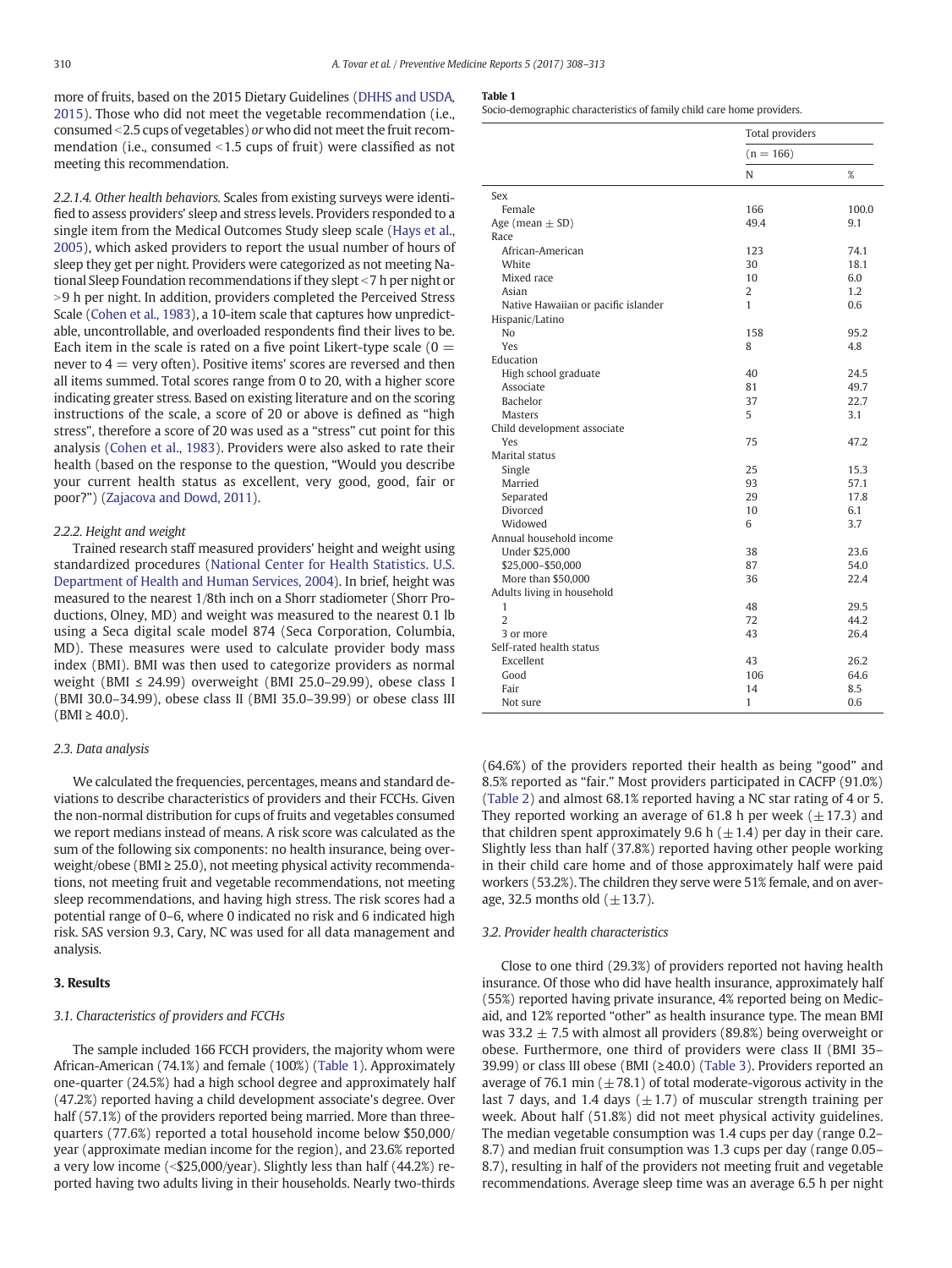<span id="page-5-0"></span>Table 2

Family child care home characteristics.

|                                                                           | Total providers<br>$(n = 166)$ |      |
|---------------------------------------------------------------------------|--------------------------------|------|
|                                                                           |                                |      |
|                                                                           | N                              | %    |
| Home participates in CACFP                                                |                                |      |
| Yes                                                                       | 151                            | 91.0 |
| North Carolina star rating                                                |                                |      |
| 1                                                                         | 8                              | 4.8  |
| 2                                                                         | 5                              | 3.0  |
| 3                                                                         | 40                             | 24.1 |
| 4                                                                         | 68                             | 41.0 |
| 5                                                                         | 45                             | 27.1 |
| Number of hours worked per week (mean $\pm$ SD)                           | 61.8                           | 17.3 |
| Number of hours per day average child is in their care<br>$(mean \pm SD)$ | 9.6                            | 1.4  |
| Other people working in FCCH                                              |                                |      |
| Yes                                                                       | 62                             | 37.8 |

 $(\pm 1.3)$  with 57% not meeting the recommendation for sleep. The mean stress score was 22.2 ( $\pm$  5.6) with 62.1% having a "high" stress score (> 20).

#### 3.3. Health risk score

The mean risk score was 3.4 ( $\pm$ 1.2). Overall, health risk scores were approximately normally distributed. Approximately half of the providers (54%) had a score of 0,1, 2 or 3. However, 45.7% of providers had a risk score of 4, 5 or 6 (Fig. 1).

#### 4. Discussion

This study provides a picture of FCCH providers, specifically as related to their demographic and health risk behavior profiles. Among these

#### Table 3

Risk score components.

|                                                                                                                                                                                                                                                                                                                                                                                                                                                                                                                                                                         | Total providers<br>$(n = 166)$ |      |
|-------------------------------------------------------------------------------------------------------------------------------------------------------------------------------------------------------------------------------------------------------------------------------------------------------------------------------------------------------------------------------------------------------------------------------------------------------------------------------------------------------------------------------------------------------------------------|--------------------------------|------|
|                                                                                                                                                                                                                                                                                                                                                                                                                                                                                                                                                                         |                                |      |
|                                                                                                                                                                                                                                                                                                                                                                                                                                                                                                                                                                         | N                              | %    |
| Has health insurance <sup>d</sup>                                                                                                                                                                                                                                                                                                                                                                                                                                                                                                                                       |                                |      |
| Yes                                                                                                                                                                                                                                                                                                                                                                                                                                                                                                                                                                     | 116                            | 70.7 |
| <b>BMI</b>                                                                                                                                                                                                                                                                                                                                                                                                                                                                                                                                                              |                                |      |
| Normal weight (18.5-24.99)                                                                                                                                                                                                                                                                                                                                                                                                                                                                                                                                              | 17                             | 10.2 |
| Overweight (25.0-29.99)                                                                                                                                                                                                                                                                                                                                                                                                                                                                                                                                                 | 40                             | 24.1 |
| Obese class I (30.0-34.99)                                                                                                                                                                                                                                                                                                                                                                                                                                                                                                                                              | 53                             | 31.9 |
| Obese class II (35.0-39.99)                                                                                                                                                                                                                                                                                                                                                                                                                                                                                                                                             | 28                             | 16.9 |
| Obese class III $(≥40.0)$                                                                                                                                                                                                                                                                                                                                                                                                                                                                                                                                               | 28                             | 16.9 |
| Overweight/Obese <sup>d</sup>                                                                                                                                                                                                                                                                                                                                                                                                                                                                                                                                           |                                |      |
| Yes                                                                                                                                                                                                                                                                                                                                                                                                                                                                                                                                                                     | 149                            | 89.8 |
| MVPA <sup>a</sup> minutes per week (mean $\pm$ SD)                                                                                                                                                                                                                                                                                                                                                                                                                                                                                                                      | 76                             | 78.1 |
| Muscular strength training days per week (mean $\pm$ SD)                                                                                                                                                                                                                                                                                                                                                                                                                                                                                                                | 1.4                            | 1.7  |
| Meets PA recommendations <sup>b,d</sup>                                                                                                                                                                                                                                                                                                                                                                                                                                                                                                                                 |                                |      |
| Yes                                                                                                                                                                                                                                                                                                                                                                                                                                                                                                                                                                     | 80                             | 48.2 |
| Vegetable intake cups per day (median, IQR range)                                                                                                                                                                                                                                                                                                                                                                                                                                                                                                                       | 1.4                            | 1.6  |
| Fruit intake cups per day (median, IQR)                                                                                                                                                                                                                                                                                                                                                                                                                                                                                                                                 | 1.3                            | 1.4  |
| Meets F&V recommendations <sup>d</sup>                                                                                                                                                                                                                                                                                                                                                                                                                                                                                                                                  |                                |      |
| Yes                                                                                                                                                                                                                                                                                                                                                                                                                                                                                                                                                                     | 82                             | 50.0 |
| Hours of sleep per night (mean $\pm$ SD)                                                                                                                                                                                                                                                                                                                                                                                                                                                                                                                                | 6.5                            | 1.3  |
| Meets sleep recommendations <sup>d</sup>                                                                                                                                                                                                                                                                                                                                                                                                                                                                                                                                |                                |      |
| Yes                                                                                                                                                                                                                                                                                                                                                                                                                                                                                                                                                                     | 72                             | 43.4 |
| Stress score (mean $\pm$ SD)                                                                                                                                                                                                                                                                                                                                                                                                                                                                                                                                            | 22.2                           | 5.6  |
| High stress <sup>c,d</sup>                                                                                                                                                                                                                                                                                                                                                                                                                                                                                                                                              |                                |      |
| Yes                                                                                                                                                                                                                                                                                                                                                                                                                                                                                                                                                                     | 103                            | 62.1 |
| $\overline{a}$ and $\overline{a}$ and $\overline{a}$ and $\overline{a}$ and $\overline{a}$ and $\overline{a}$ and $\overline{a}$ and $\overline{a}$ and $\overline{a}$ and $\overline{a}$ and $\overline{a}$ and $\overline{a}$ and $\overline{a}$ and $\overline{a}$ and $\overline{a}$ and $\overline{a}$ and $\overline{a}$ and<br>$\mathbf{r}$ . The second contract of the second contract of the second contract of the second contract of the second contract of the second contract of the second contract of the second contract of the second contract of the |                                |      |

 $MVPA =$  minutes of moderate-to-vigorous physical activity.

Meets PA recommendations ≥150 MVPA/week and >1/week strength exercise.

<sup>c</sup> High stress = score > 20.

Variables with an asterisk contributed to risk score calculation.



Fig. 1. Percent distribution of risk score.

predominantly female, African-American providers, close to half had a cumulative risk score of 4, 5 or 6, indicating potentially high risk for developing a chronic disease [\(McEwen and Stellar, 1993; Myers et al.,](#page-7-0) [1995; Serdula et al., 1996](#page-7-0)). Given the importance of role modeling to help shape child's health behaviors, these results suggest the need for future interventions with child care providers to improve their own health outcomes through improved health behaviors.

Comparing results from our study to a national sample of women and to other samples of child care providers, some interesting observations can be made. One quarter of the providers in the current study report having only a high school degree, a proportion similar to women participating in the National Health Interview Survey (23%), slightly higher than among samples of Head Start providers (20%) but lower than that reported as part of the National Survey of Early Care and Education (33%) ([CDC, 2016a; Department of Health and Human Services,](#page-6-0) [2016; Whitaker et al., 2013](#page-6-0)). As highlighted in a recent report [\(Institute of Medicine and National Resarch Council, 2016](#page-7-0)), reported incomes of providers are very low and in our study, one quarter of providers reported incomes of less than \$25,000, a rate that is similar to what has been reported elsewhere in the literature [\(Department of](#page-6-0) [Health and Human Services, 2016](#page-6-0)). With regard to their homes, the majority participate in CACFP, a proportion slightly higher than national reporting (66% in 2014) ([Food Research and Action Center, 2014](#page-7-0)). Over half of the homes also had a star rating of 4 or 5, indicating that education and program standards are "high" and providers have gone through the necessary licensing requirements in addition to working voluntarily towards higher program and education standards.

The women in our sample were less likely to report being in excellent health compared to similarly aged women in national surveys: about 26% of our sample reported excellent health, compared to 55% of 45–65 year-old women participating in the National Health and Nutrition Examination Survey (NHANES) [\(CDC, 2015\)](#page-6-0). Instead, most of the providers in our sample rated their health as good (65%), compared to 29% of the aforementioned NHANES subsample. Compared to a national sample of women, the prevalence of obesity among this sample of FCCH providers was much higher than the national average (66% of the current sample vs. 38% of women nationally and 57% of Black African- American non-Hispanics women). These FCCH providers were also more likely to be uninsured (29% vs. 12% nationally and 14% of Black African-American) [\(CDC, 2015](#page-6-0)). Compared to a national sample of FCCH providers, this sample also had a slightly higher number of providers who reported not having health insurance (30% of the current sample vs. 20% nationally) ([Department of Health and Human Services,](#page-6-0) [2016](#page-6-0)).

However, providers in our sample were more likely to meet physical activity recommendations compared to a national sample of women and Black African- American women aged 45–65 (50% in our sample vs. only 20% in national samples) [\(CDC, 2015](#page-6-0)). Similarly, half of the providers in our sample met fruit and vegetable recommendations, a percentage higher than the NC BRFSS state level data (10% meeting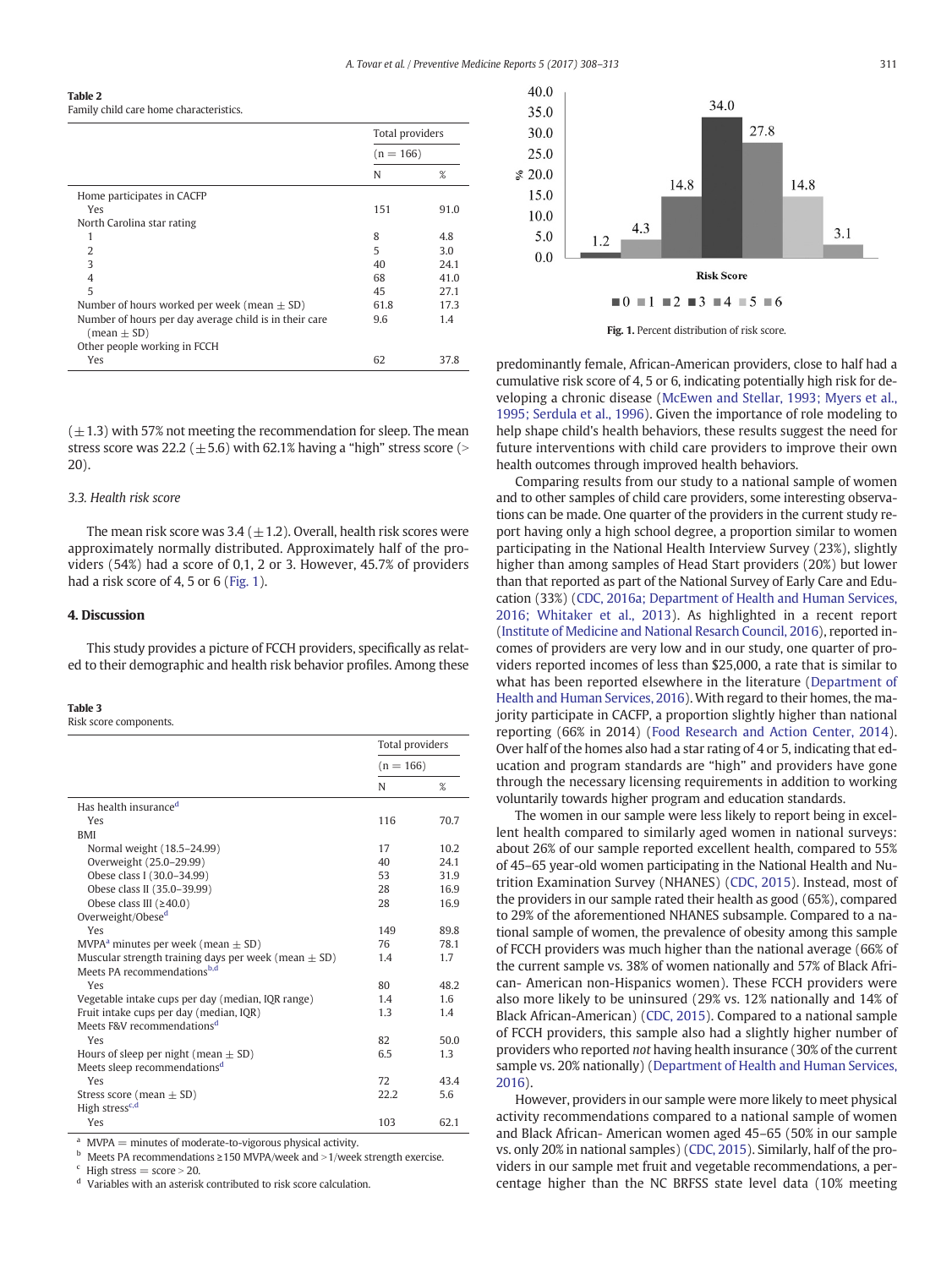<span id="page-6-0"></span>recommendations for fruit and 7% for vegetables) although data collection methods may not be directly comparable. Over 50% of the providers in this sample did not meet sleep recommendations, again a higher proportion than observed in the national averages for women (30–40%, depending on whether women are single vs. part of a two parent family) (CDC, 2016b). It is possible that these providers may not meet sleep recommendations because they engage in other activities that may disrupt their sleep; for example, data from a poll revealed that Black African-Americans are the most likely to report involvement in activities in the hour before going to bed every night or almost every night, specifically watching TV (75%) and/or praying or doing another religious practice (71%) ([National Sleep Foundation, 2010\)](#page-7-0).

The providers in our study reported a number of health behaviors that put them at heightened risk for chronic disease ([Fung et al., 2001;](#page-7-0) [Liu et al., 2013; Mozaffarian et al., 2016\)](#page-7-0). Although using somewhat different measures, others have also found that child care providers may be an especially vulnerable population. In our cumulative risk score, we found that 46% of providers had a risk score of 4, 5 or 6. This result is similar to other studies with child care providers; having a high prevalence of overweight/obesity (Baldwin et al., 2007; Gratz and Claffey, 1996; Sharma et al., 2013), high prevalence of physical and mental health conditions, poor health status and frequent mentally and physically unhealthy days (Baldwin et al., 2007; Gratz and Claffey, 1996; Todd and DeerySchmitt, 1996; Whitaker et al., 2013). This extends the prior literature in that few studies have included family child care home providers as part of their research, but have rather focused on centers. Although providers themselves may be concerned about their own health, in particular their weight, [\(Sharma et al., 2013](#page-7-0)) and believe that they should engage in healthier behaviors [\(Hesketh et al., 2015](#page-7-0)), they may not have the appropriate support and resources to make the needed changes. For example, Copeland et al. found that some barriers to child physical activity were providers own personal attitudes (e.g., low self-efficacy) and preferences to avoid the outdoors because of weather or because it was too much work to get children ready (Copeland et al., 2012). FCCH providers are in a difficult situation with a demanding job yet have limited resources and support to improve their own health.

Our study has some limitations. We used a convenience sample of FCCH providers. Given the nature of the health risk self-reported measures, self-report bias is possible (other than height and weight which were measured). This may be particularly true for physical activity and fruit and vegetable reports, where providers in this sample were more likely to be meeting recommendations compared to other national samples. It is possible that given the nature of their job as child care providers they may feel like they are very physically active which may be an overestimation of their true level of activity. However, strengths include capturing different health behaviors that have not been captured before in an understudied, predominantly African-American population. Findings should be useful for hypothesis generation and raising awareness of the current condition of this population. Future studies should include additional health risk information (e.g., smoking, cancer screen) to better understand the vulnerabilities of this important classification of child care provider. Also, future studies should attempt to further understand the linkage between FCCH providers' health behaviors and their influence on children and the families that they serve.

#### 5. Conclusion

Family child care home providers play an important role in the development of health behaviors of a large number of children in their care, in particular those who are underserved and vulnerable ([Larson](#page-7-0) [et al., 2011a\)](#page-7-0). We found that although their standards for care may be high as seen by the star ratings of their family child care homes, their own risk and health behaviors are not meeting similar standards. In addition, these data should raise awareness to the financial circumstances these providers face which may be undermining their ability to provide a high quality growing environment for the children they care for. The government should continue to find ways to invest in early childhood education. Although there has been an increase in the quality of child care with the reauthorization of the Child Care and Development Block Grant Act signed by President Barack Obama in 2014, continued funding for both access and availability to child care is needed. Furthermore, these results can raise awareness for the need to incorporate more training that focuses specifically on improving the health of providers or programs that encourages health promotion activities for these adults. In addition, future studies should explore how modeling and their own behavior is associated with child health outcomes.

#### Funding

This research was funded by the National Heart, Lung, and Blood Institute of the National Institutes of Health under Award Number R01HL108390 and an early career diversity grant for Alison Tovar, 3R01HL108390-03S1 from the National Institutes of Health, Bethesda MD. The project was conducted out of the University of North Carolina at Chapel Hill at the Center for Health Promotion and Disease Prevention, a Prevention Research Center funded through a cooperative agreement with the Centers for Disease Control and Prevention (CDC, U48-DP001944).

### Conflicts of interest

None.

#### References

- Baldwin, D., Gaines, S., Wold, J.L., Williams, A., Leary, J., 2007. [The health of female child](http://refhub.elsevier.com/S2211-3355(16)30143-7/rf0005) [care providers: implications for quality of care. J. Community Health Nurs. 24, 1](http://refhub.elsevier.com/S2211-3355(16)30143-7/rf0005)–17.
- Benjamin, S.E., Cradock, A., Walker, E.M., Slining, M., Gillman, M.W., 2008. [Obesity preven](http://refhub.elsevier.com/S2211-3355(16)30143-7/rf0015)[tion in child care: a review of U.S. state regulations. BMC Public Health 8, 188](http://refhub.elsevier.com/S2211-3355(16)30143-7/rf0015).
- Benjamin, S.E., Rifas-Shiman, S.L., Taveras, E.M., et al., 2009. [Early child care and adiposity](http://refhub.elsevier.com/S2211-3355(16)30143-7/rf0020) [at ages 1 and 3 years. Pediatrics 124, 555](http://refhub.elsevier.com/S2211-3355(16)30143-7/rf0020)–562.
- Benjamin Neelon, S.E., Briley, M.E., American Dietetic A, 2011. [Position of the American](http://refhub.elsevier.com/S2211-3355(16)30143-7/rf0010) [Dietetic Association: benchmarks for nutrition in child care. J. Am. Diet. Assoc. 111,](http://refhub.elsevier.com/S2211-3355(16)30143-7/rf0010) 607–[615.](http://refhub.elsevier.com/S2211-3355(16)30143-7/rf0010)
- Bromer, J., 2001. [Helpers, mothers, and preachers: the multiple roles and discourses of](http://refhub.elsevier.com/S2211-3355(16)30143-7/rf0025) [family child care providers in an African-American community. Early Child Res. Q.](http://refhub.elsevier.com/S2211-3355(16)30143-7/rf0025) [16, 313](http://refhub.elsevier.com/S2211-3355(16)30143-7/rf0025)–327.
- Browne, 2009. Center for the Study of Social Policy. Charlyn Harper. Almost like family: Family Child Care. URL: [http://www.cssp.org/publications/neighborhood](http://www.cssp.org/publications/neighborhood-investment/strengthening-families/top-five/almost-like-family-family-child-care-october-2009.pdf)investment/strengthening-families/top-fi[ve/almost-like-family-family-child-care](http://www.cssp.org/publications/neighborhood-investment/strengthening-families/top-five/almost-like-family-family-child-care-october-2009.pdf)[october-2009.pdf](http://www.cssp.org/publications/neighborhood-investment/strengthening-families/top-five/almost-like-family-family-child-care-october-2009.pdf)
- Bureau of Labor Statistics, US Department of Labor, Occupational Outlook Handbook, 2016–17 edition, Childcare Workers. 2016–2017; [http://www.bls.gov/ooh/](http://www.bls.gov/ooh/personal-care-and) [personal-care-and](http://www.bls.gov/ooh/personal-care-and) service/childcare-workers.htm (visited May 25, 2016).
- Cashdan, E., 1994. [A sensitive period for learning about food. Hum. Nat. 5, 279](http://refhub.elsevier.com/S2211-3355(16)30143-7/rf0030)–291.
- CDC, 2011a. [Surveillance of Fruit and Vegetable Intake Using the Behavioral Risk Factor](http://refhub.elsevier.com/S2211-3355(16)30143-7/rf0035) [Surveillance System](http://refhub.elsevier.com/S2211-3355(16)30143-7/rf0035).
- CDC, 2011b. [A Data Users Guide to the BRFSS Physical Activity Questions.](http://refhub.elsevier.com/S2211-3355(16)30143-7/rf0060)
- CDC, 2015. [Key Findings from the National Health and Nutrition Examination Survey](http://refhub.elsevier.com/S2211-3355(16)30143-7/rf0180) 2011–[2014.](http://refhub.elsevier.com/S2211-3355(16)30143-7/rf0180)
- CDC, 2016a. [National health interview survey. Quick Stats.](http://refhub.elsevier.com/S2211-3355(16)30143-7/rf0040)
- CDC, 2016b. [Sleep Duration, Quality of Sleep, and Use of Sleep Medication, by Sex and](http://refhub.elsevier.com/S2211-3355(16)30143-7/rf0045) [Family Type. pp. 2013](http://refhub.elsevier.com/S2211-3355(16)30143-7/rf0045)–2014.
- Child Care in America, 2015. Parents and the high cost of childcare. Child Care in America: 2015 State Fact Sheets. URL: [http://usa.childcareaware.org/advocacy-public-policy/](http://usa.childcareaware.org/advocacy-public-policy/resources/reports-and-research/statefactsheets/) [resources/reports-and-research/statefactsheets/](http://usa.childcareaware.org/advocacy-public-policy/resources/reports-and-research/statefactsheets/)
- Cohen, S., Kamarck, T., Mermelstein, R., 1983. [A global measure of perceived stress.](http://refhub.elsevier.com/S2211-3355(16)30143-7/rf0055) [J. Health Soc. Behav. 24, 385](http://refhub.elsevier.com/S2211-3355(16)30143-7/rf0055)–396.
- Copeland, K.A., Kendeigh, C.A., Saelens, B.E., Kalkwarf, H.J., Sherman, S.N., 2012. [Physical](http://refhub.elsevier.com/S2211-3355(16)30143-7/rf0065) [activity in child-care centers: do teachers hold the key to the playground? Health](http://refhub.elsevier.com/S2211-3355(16)30143-7/rf0065) [Educ. Res. 27, 81](http://refhub.elsevier.com/S2211-3355(16)30143-7/rf0065)–100.
- Department of Agriculture (USDA) and Department of Health and Human Services (DHHS), 2015. [Dietary Guidelines for Americans 2015](http://refhub.elsevier.com/S2211-3355(16)30143-7/rf9000).
- Department of Health and Human Services, 2016. [Characteristics of home-based early](http://refhub.elsevier.com/S2211-3355(16)30143-7/rf0190) [care and education providers. Initital Findings from the National Survey of Early](http://refhub.elsevier.com/S2211-3355(16)30143-7/rf0190) [Care and Education.](http://refhub.elsevier.com/S2211-3355(16)30143-7/rf0190)
- Diez Roux, A.V., Chambless, L., Merkin, S.S., et al., 2002. [Socioeconomic disadvantage and](http://refhub.elsevier.com/S2211-3355(16)30143-7/rf0075) [change in blood pressure associated with aging. Circulation 106, 703](http://refhub.elsevier.com/S2211-3355(16)30143-7/rf0075)–710.
- Dwyer, J.T., Suitor, C.W., Hendricks, K., 2004. [FITS: new insights and lessons learned. J. Am.](http://refhub.elsevier.com/S2211-3355(16)30143-7/rf0080) [Diet. Assoc. 104, s5](http://refhub.elsevier.com/S2211-3355(16)30143-7/rf0080)–s7.